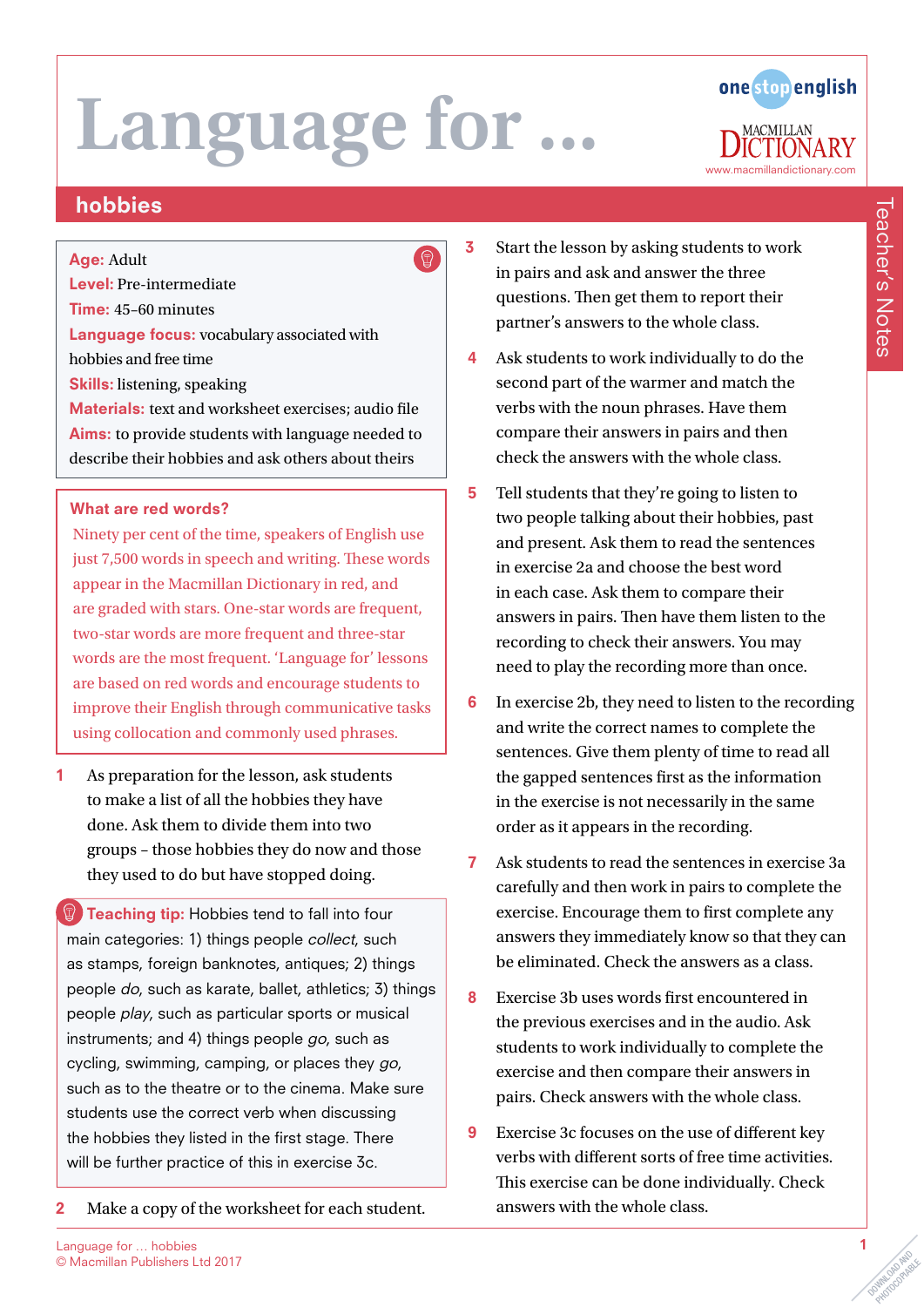

## hobbies

- 10 Divide students into pairs for exercise 4. Ask them to suggest a new hobby for their partner and give reasons for choosing it.
- 11 The discussion in exercise 5 can be done as a whole class activity.

#### **KEY**

- 1 1 do a hobby
	- 2 play a musical instrument
	- 3 learn a foreign language
	- 4 bake bread
- 2a 1 enjoyment
	- 2 regularly
	- 3 relax
	- 4 up
	- 5 mind
	- 6 take
	- 7 baking
	- 8 avid
- 2b 1 Jane
	- 2 Steve
	- 3 Jane
	- 4 Steve
	- 5 Steve
	- 6 Jane
	- 7 Jane
	- 8 Steve

### 3a 1 f

- 2 g
- 3 a
- 4 c
- 5 b
- 6 e
- 7 h
- 8 d

5 a 6 e 3c 1 do 2 go 3 play 4 do 5 play 6 go

3b 1 c 2 f 3 d 4 b

4, 5 students' own answers

PHOTOCOPIABLE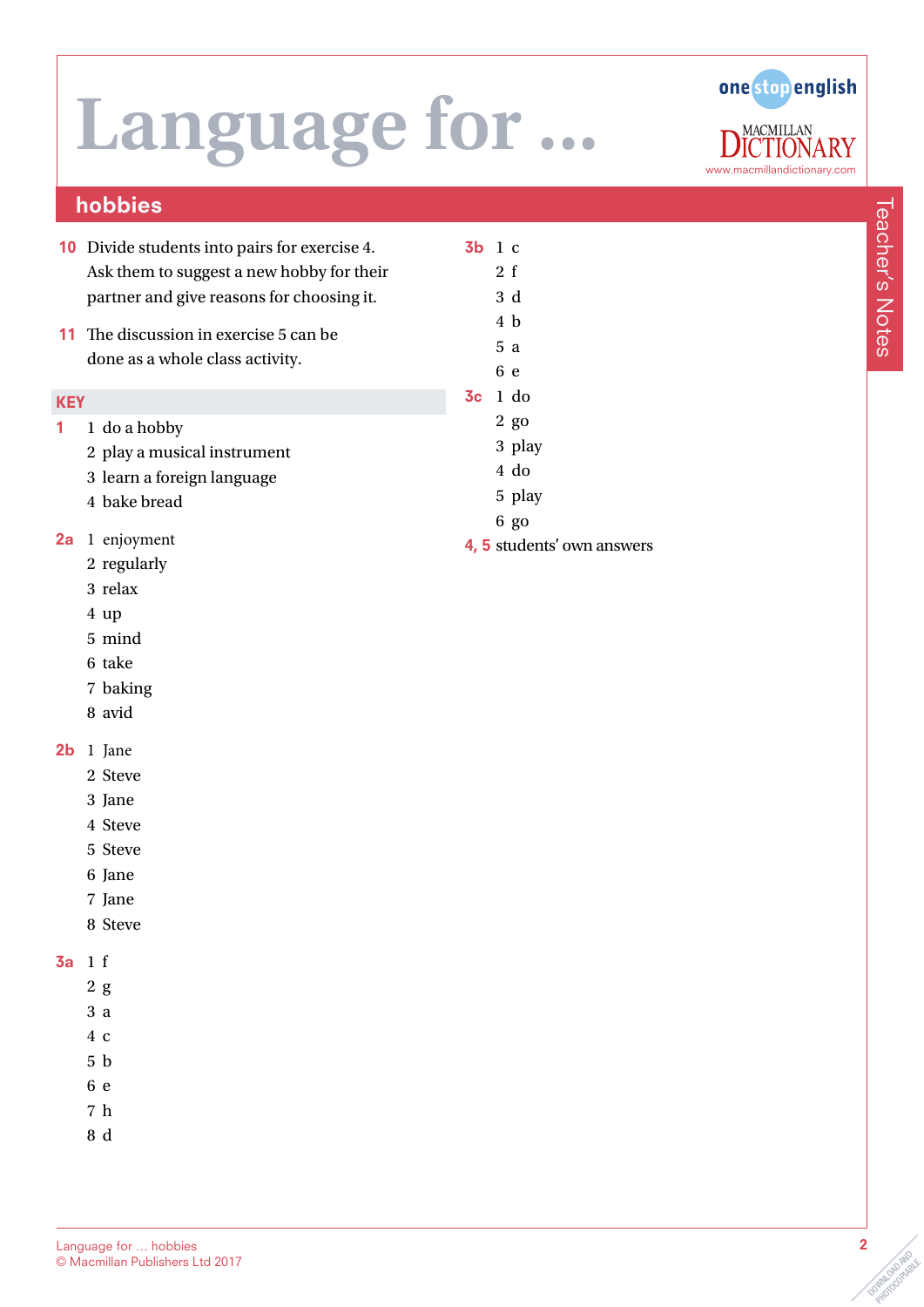

### hobbies

#### **1 Warmer**

#### **Ask and answer the following questions with a partner:**

- What do you understand by the word hobby?
- What hobbies did you have when you were a child?
- What hobbies do you have now?



#### **Match the words in the left-hand column with those in the right-hand column to make collocations.**

- 1 do a foreign language
- 2 play bread
- 3 learn a hobby
- 4 bake a musical instrument

#### **2 Text and listening**

- a **Choose the correct word. Then listen to the recording and check your answers.** 
	- **1** A hobby is something you do for **enjoy / enjoyment**.
	- **2** It is also something you do **regular / regularly**.
	- **3** People also do hobbies to **relax / rest**.
	- **4** It is often fun to take **up / on** a new hobby.
	- **5** A hobby can be a good way to take your **mind / thoughts** off things.
	- **6** If you want to play a musical instrument, it is a good idea to **take / use** lessons.
	- **7** If you enjoy **cooking / baking**, you make bread and cakes.
	- **8** Someone who reads a lot is an **avid / eager** reader.

#### b **Listen to the recording and complete the sentences with either Jane (the woman) or Steve (the man).**



- **1** \_\_\_\_\_\_\_\_\_\_\_\_ understands a hobby as something you enjoy doing but don't get paid for.
- **2** \_\_\_\_\_\_\_\_\_\_\_\_ understands a hobby as something you do outside work time.
- **3** \_\_\_\_\_\_\_\_\_\_\_\_ takes up a hobby to learn something new.
- **4** \_\_\_\_\_\_\_\_\_\_\_\_'s first hobby was playing football as a child.
- **5** \_\_\_\_\_\_\_\_\_\_\_\_ played the violin as a child.
- **6** \_\_\_\_\_\_\_\_\_\_\_\_ plays the piano.
- **7** \_\_\_\_\_\_\_\_\_\_\_\_ enjoys learning foreign languages.
- **8** \_\_\_\_\_\_\_\_\_\_\_\_ is an avid reader.



**PROTHROPHERE** 

Worksheet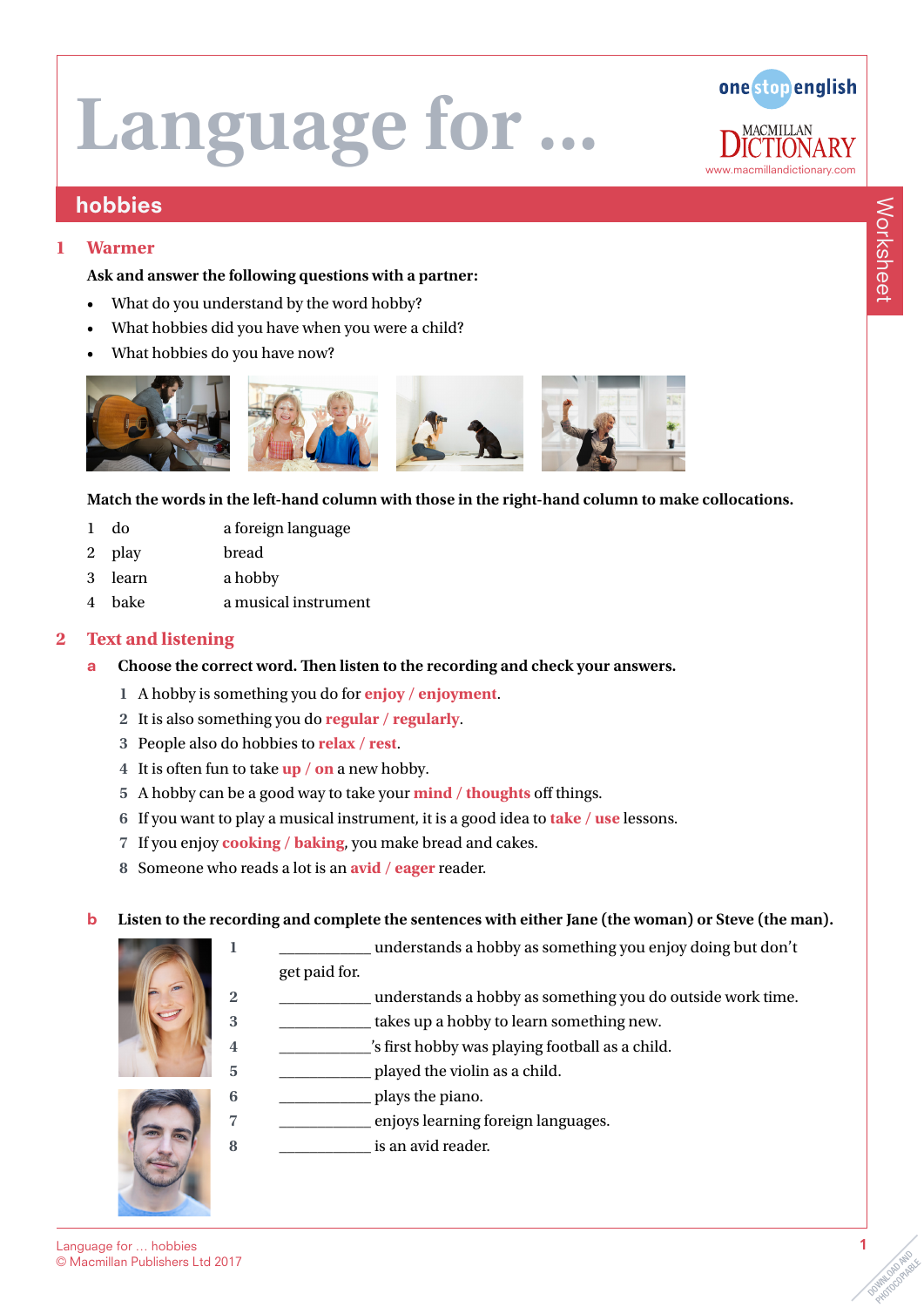

### hobbies

#### **3 Language in use**

#### a **Read the sentences. Look at the words in bold and match them with their meanings a–h.**

- **1** People often **take up** a hobby to learn something new.
- **2** Hobbies can help you **relax**.
- **3** They can also help you **take your mind off things**.
- **4** Some people do hobbies for **sheer** enjoyment.
- **5** People often **give up** a hobby because they don't have enough time for it.
- **6** Some people cook in order to **experiment** with food.
- **7** If you play a musical instrument you need to **practise** a lot.
- **8** Some people are **avid** readers or cinema-goers.
- **a** to make you stop thinking or worrying about something
- **b** to stop doing something you have been doing regularly
- **c** absolute and complete
- **d** very enthusiastic about something you do regularly
- **e** to try new ideas or methods
- **f** to start doing something new
- **g** to rest and allow yourself to become calm
- **h** to repeat an activity regularly so that you become better at it
- b **Match the words in the left-hand column with those in the right-hand column to make phrases from the audio.** 
	- **1** practise **a** your membership
	- **2** take up **b** enjoyment
	- **3** outside **c** playing the piano
	- **4** sheer **d** work time
	- **5** renew **e** a hobby
	- **6** give up **f** a new hobby

#### c **Complete the phrases using one of these verbs:**

| do | go          | play |  |
|----|-------------|------|--|
|    | the cooking |      |  |

- **2** \_\_\_\_\_\_\_ to the theatre
- **3** \_\_\_\_\_\_\_ the piano
- **4** \_\_\_\_\_\_\_ a lot of reading
- **5** \_\_\_\_\_\_\_ the violin
- **6** \_\_\_\_\_\_\_ swimming

OOMNLOAD AND

**PROTHROPHERE** 

Worksheet